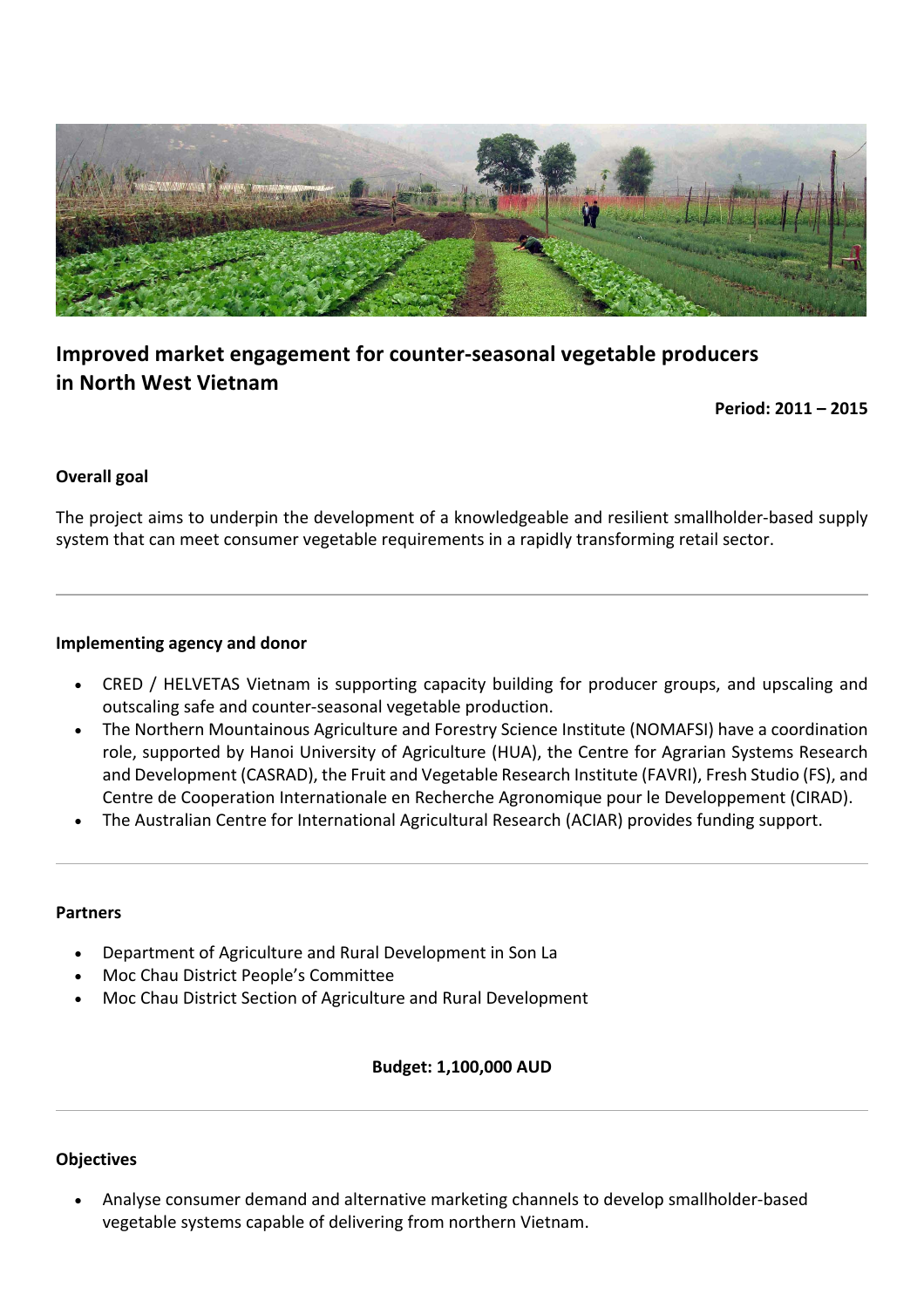Optimise production and postharvest systems to supply high quality, counter-seasonal temperate vegetables from highland North Vietnam to urban retail markets in Hanoi.

- Implement and analyse the Farmer Business School approach as a means of enabling smallholder farmers to build knowledge and improve decision-making based on market and supply chain information.
- Contribute to an enabling regional policy environment for counter-seasonal temperate vegetable production in the northwest highland region.

# **Approach**

The project focuses on helping to set up and support a summer temperate vegetable supply chain from 3 locations in the communes of Van Ho, Muong Sang and Chieng Hac, in Moc Chau district of the Son La province. The region has a high percentage of ethnic minorities and a favourable climate for counterseasonal vegetable production, access to key markets in Hanoi and northern provinces of Vietnam.

# **Key expected results**

The research project has achieved a breakthrough in facilitating a new supply channel for safe vegetables produced in the Moc Chau region of northwest Vietnam to modern retail markets in Hanoi. Three villages in Moc Chau have supplied a total of 618 tonnes of accredited safe vegetables to supermarkets and safe vegetable stores in Hanoi from 2012 to 2014 – a completely new (direct) market for the local farmers. The retail value of that produce in Vietnam is about 16 Billion VND (\$1M AUD). The volume of production supplied to Hanoi via the project channel has increased significantly each year the project has been running (Figure 1).



Figure 1: Safe vegetable supply from Moc Chau to Ha Noi

### **Best practices**

- Applied research and extension services in responding to farmer's needs
- Support farmer groups on organising the sale of safe vegetables to Hanoi retail partners (Metro, FiviMart, BigGreen, Big C, Son Ha)
- Applied the principles of safe and off-season vegetable production, farmer organisation, market based selection of varieties, improved agronomy, post-harvest management and market coordination